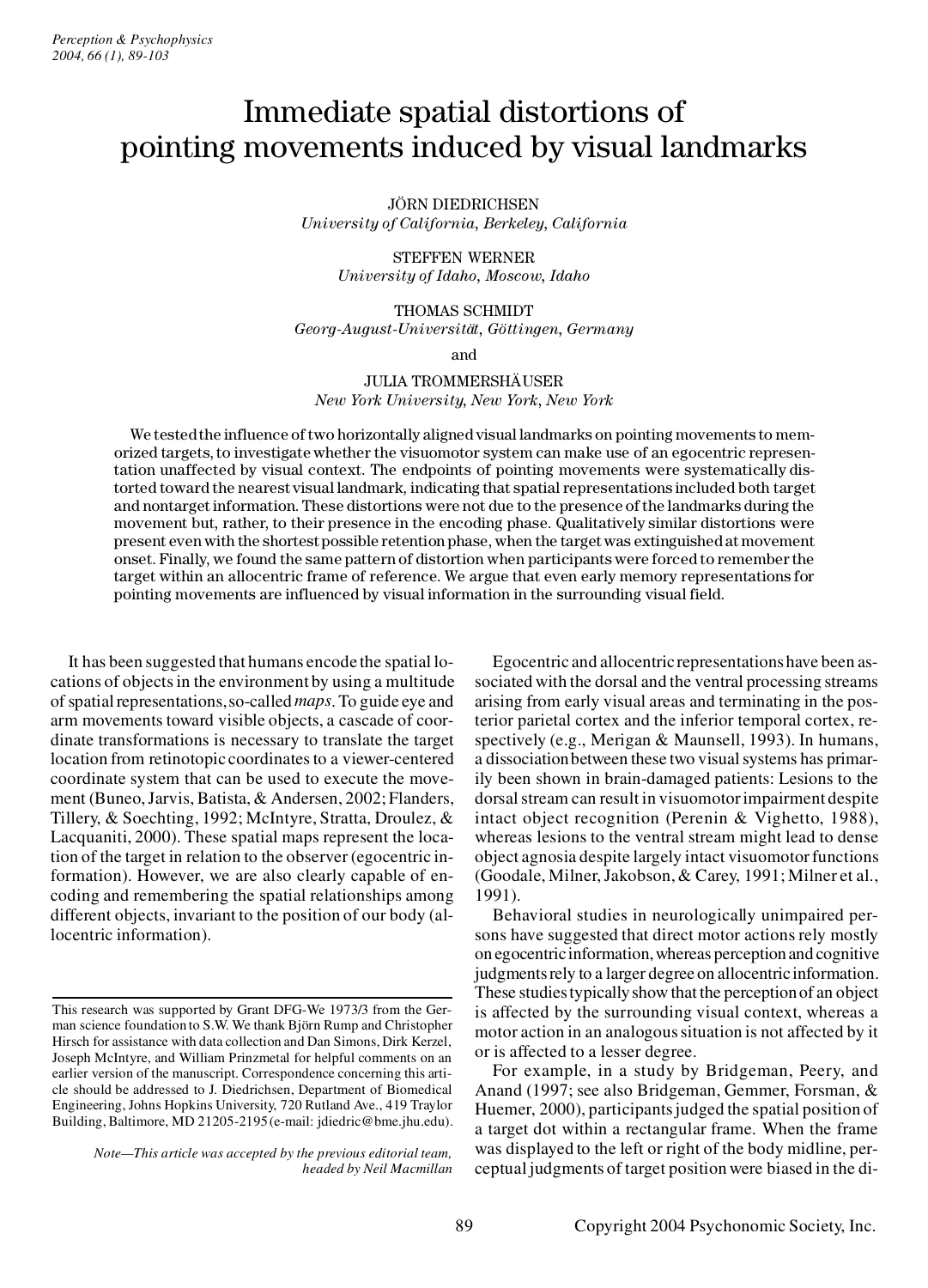rection opposite to the displacement of the frame. However, this bias was not present in direct pointing responses toward the target. The crucial assumption behind this and other comparable studies is that the targeted spatial endpoint is represented relative to the body of the observer in such a way that this representation is independent of the surrounding visual context. Throughout this paper, we will refer to a representation with this property as a *context-independent egocentric representation*.

In the contrasting case, a spatial representation might include multiple objects and locations and the relationships among them. In this situation, interactions between the different parts might lead to specific illusions or distortions that critically depend on the layout of the visual display. It is important to note that context-dependent spatial distortions do not necessarily imply that the map in which these distortions arise is coded with respect to an allocentric reference frame. If multiple objects are encoded with respect to an egocentric reference frame and if these representations are allowed to interact, context dependency can arise in an egocentric map as well. However, such a representation would include not only information about the positions relative to the body of the observer, but also information about the interrelations of the objects—that is, allocentric information. Context-independent egocentric representations and allocentric spatial representations that are independent of the location of the observer are the extreme points of a continuum on which spatial representations can lie (Pouget & Sejnowski, 1997).

In investigating spatial responses, two aspects are typically considered. The constant error refers to the difference between the mean reproduced location and the actual target location. Any distortions in the participant's representation of the location would manifest itself in this measure. The variable error indicates the spread of the individual responses around the mean reproduced location and can be visualized as confidence ellipses. The orientation of these error ellipses often allows inferences about the structure of the underlying representation.

For example, in a study by Rossetti and co-workers (Rossetti, 1998), participants were required to point accurately to the target location when a go signal was provided within 0–8 sec following target presentation. For immediate responses, the confidence ellipses indicating the variable error of movement endpoints were aligned with movement direction, suggesting that mostly egocentric information was used to guide the movement. For delays longer than 1 sec, the distribution of endpoints depended on visual context, indicating the use of allocentric information. This study suggests that the influence of the visual context on pointing or eye movements critically depends on the delay between stimulus representation and the initiation of the action.

Similarly, Carrozzo, Stratta, McIntyre, and Lacquaniti (2002) showed that if all possible target points were arranged on a line, the confidence ellipses of the movement endpoints tended to be aligned with this constructed allocentric reference frame, even though the line was never explicitly shown to the participants. Again, this influence of an allocentric reference was much more pronounced after a memory interval of 5 sec than after 0.5 sec.

A similar dependence on the retention interval was also found for pointing movements toward an apex of a Müller-Lyer stimulus (Gentilucci, Chieffi, Daprati, Saetti, & Toni, 1996). Movements that were initiated immediately after visual feedback was withdrawn were only slightly influenced by the illusion, whereas the movements initiated 5 sec later showed a substantial influence of the illusion (see also Elliott & Lee, 1995; Hu & Goodale, 2000).

From these studies, it seems that the motor system makes use of allocentric spatial information to guide hand movements toward memorized targets. However, it is still a matter of controversy whether immediate action may be guided by a context-independent egocentric representation and, if so, how long such a representation might persist. Several authors have argued that there might be a specialized *motor short-term memory* capable of storing egocentric information independently of a general visual short-term memory store (Bridgeman, Lewis, Heit, & Nagle, 1979). This store could underlie the ability to remember the endpoint of a recently executed reaching movement (Kelso, 1977; Laabs, 1973; Stelmach, Kelso, & Wallace, 1975), to execute a delayed saccade (Gnadt & Andersen, 1992), or to reach toward an object without visual guidance (Pelisson, Prablanc, Goodale, & Jeannerod, 1986). Sustained neural activity during delayed reaching tasks has been observed in dorsal stream areas (Smyrnis, Taira, Ashe, & Georgopoulos, 1992) and also in the prefrontal cortex (Funahashi, Bruce, & Goldman-Rakic, 1989; Goldman-Rakic, 1995), constituting possible neural correlates of such a motor shortterm memory system.

Visual context can lead to systematic distortions when participants are asked to reproduce the position of a briefly presented target by using paper and pencil or a mouse cursor (Huttenlocher, Hedges, & Duncan, 1991; Nelson & Chaiklin, 1980). In our own work on the reproduction of dot location with a mouse cursor, we have demonstrated that reliable distortions are introduced by two horizontally aligned landmark dots (Diedrichsen, 1998; Schmidt, Werner, & Diedrichsen, 2003; Werner & Diedrichsen, 2002; Werner & Schmidt, 2000). Targets presented near a landmark are remembered too far away from it, and there is an additional distortion away from the midpoint between the landmarks. At the same time, variable error of reproduced positions is greatly reduced near the landmarks. The dependence of the distortions on the layout of the landmarks is well established, because the distortion patterns shift, rotate, expand, and contract along with the landmarks (Werner & Schmidt, 2000). Furthermore, distortions arise as early as 50 msec following offset of the target, increase with longer retention intervals, and reach an asymptote at about 400 msec poststimulus (Werner & Diedrichsen, 2002).

Thus, spatial distortions<sup>1</sup> induced by visual landmarks can provide a novel approach by which to investigate the characteristics of the spatial representation underlying point-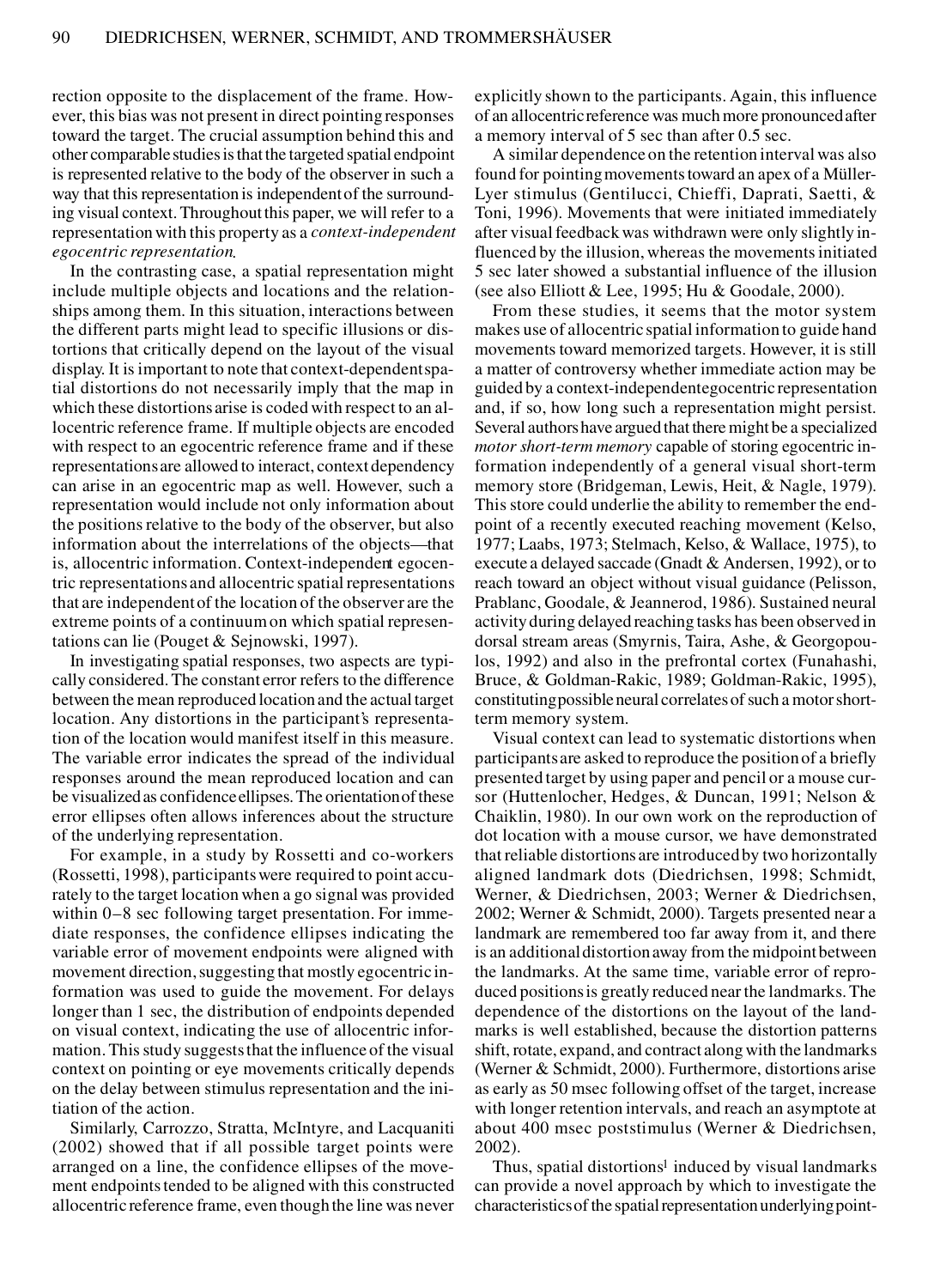

**Figure 1. General procedure in the experiments. The participants sat in front of a table surface, their hands in a predefined starting area. In the presentation phase, a target dot and possible landmarks were presented. In this example, only one land mark is presented on the right side (unfilled circle). During the memory interval, the display was masked by a random and rapidly changing checkerboard pattern. The end of the mask and the reappearance of the landmark served as a starting signal for the movement phase. The participants were instructed to make a smooth pointing movement toward the memorized target location.** 

ing movements toward remembered targets. In a recent article, distortion patterns similar to those found by Huttenlocher et al. (1991) were reported for pointing movements (Gourtzelidis, Smyrnis, Evdokimidis, & Balogh, 2001). These distortions were present when participants pointed to the targets after a 6-sec delay period and even, although they were somewhat weaker, when participants pointed to the targets immediately after the offset of the target. However, in that study, movements were made on a graphic tablet on a table, whereas the targets and visual movement feedback were presented on a vertically aligned monitor. A scaling factor of 0.7 was introduced between the spatial distances of the movements and on the visual display. This visuomotor transformation may have rendered the task more akin to the manipulation of a mouse cursor than to natural pointing movements and may have biased participants toward the use of allocentric information.

In this study, we investigated the question of whether natural pointing movements toward remembered targets rely on an undistorted egocentric representation by studying the influence of visual landmarks. Because such distortions develop very rapidly in the context of a perceptual judgment task (Werner & Diedrichsen, 2002), they can be used to differentiate a purely egocentric representation from one that is influenced by allocentric information even for very short memory delays. Experiment 1 showed that memory representations are systematically distorted by visual landmarks even when pointing, rather than cursor movements, are used and that these distortions are organized within a context-dependent frame of reference. Experiment 2 showed that distortions are due to the presence of landmarks in the encoding phase and not to their sudden onset during the movement. In Experiment 3, we in-

vestigated the development of the distortion with increasing retention intervals up to 600 msec. We showed that these effects were present even when the target was extinguished no earlier than at the onset of the pointing movement. Finally, in Experiment 4 we demonstrated that the distortions were qualitatively similar when the stimulus configuration was shifted with respect to the observer and participants were forced to reproduce the target position relative to the landmarks. Taken together, the results indicate that pointing movements are based on context-dependent spatial representations that include allocentric landmark-to-target information.

#### **EXPERIMENT 1**

Experiment 1 was designed to investigate whether pointing movements to memorized targets are susceptible to context-dependent distortions. The participants were instructed to remember the exact position of a target dot that was briefly presented to them on a table surface. After a brief interval in which a visual mask was presented, they had to point to the remembered location of the dot (Figure 1). In addition, either one or two landmarks were presented during the presentation and reproduction intervals. Note that the landmarks were irrelevant to the task but could be used as a spatial reference.

We expected that if the target was represented in a context-dependent map including allocentric relations among multiple objects, we would observe a systematic pattern of spatial distortions throughout the visual field that would resemble the one found with cursor movements (Schmidt et al., 2003; Werner & Diedrichsen, 2002). Importantly, distortion effects should strongly depend on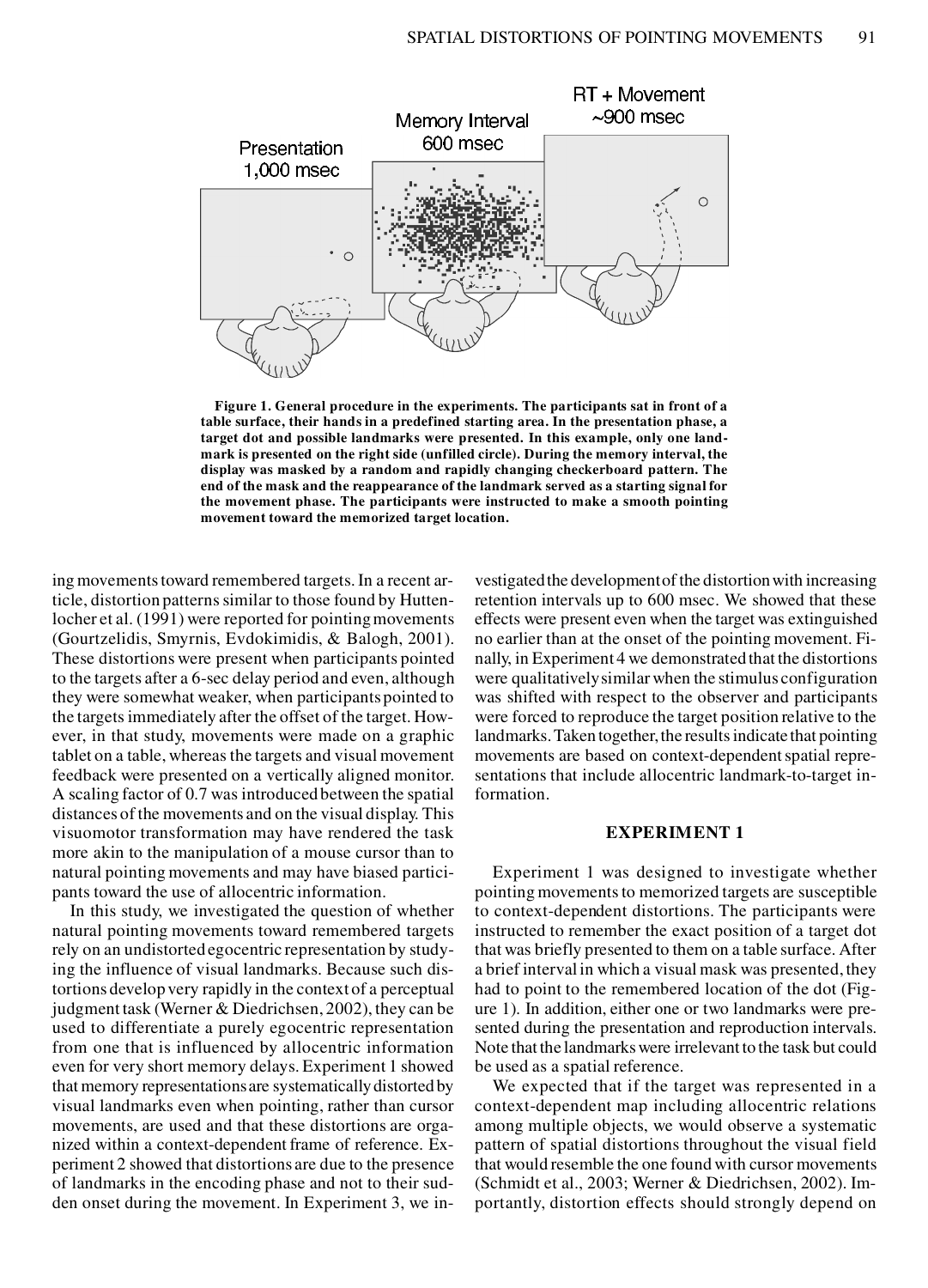whether one or two landmarks were presented. In contrast, any pattern of bias arising within a context-independent reference system would be expected to be independent of the spatial layout of the landmarks.

#### **Method**

**Participants**. Nine undergraduate students from the University of California, Berkeley, participated in the experiment. Their age ranged from 18 to 20 years. Participation in the two 1-h sessions partly fulfilled course requirements.

**Apparatus and Stimuli**. The participants were seated at a 75-cmhigh table surface. An LCD projector (Plus UP 800) controlled by an IBM-compatible 486 PC was used to project stimuli from above onto a rectangular cotton screen ( $100 \times 77$  cm), which was mounted 48 cm above the table surface. The participants positioned their heads in a chinrest so that eye level was approximately 43 cm above the table. They viewed the screen from below through a mirror that was mounted halfway between and parallel to the table surface and the screen. With this setup, stimuli projected onto the screen appeared to lie on the table surface. The participants made the pointing movements below the mirror so that they could not see the limb. A magnetic tracking device (mini-bird system, Ascension Technologies) with a sampling rate of 130 Hz and a spatial resolution of around 0.5 mm was used to record the movements. For this purpose, a small (1.7  $\times$  0.8  $\times$  0.8 cm) receiver antenna was attached to the tip of the index finger of the right hand. A small dot (2 mm diameter) was presented at the location corresponding to the position of the index finger in order to give the participants visual feedback about the position of the hand.

The target dot was white and had a diameter of 2 mm. Unfilled circles with a diameter of 1.3 cm were used as landmarks. They were presented 12 cm to the left or right of the midline of the participant's body and 38 cm inward from the edge of the table surface. We used an array of 37 possible target locations between and around the possible landmark positions, arranged in a rectangular  $15 \times 5$  grid. About half of the positions remained untested (the origins of the vectors in Figure 2 indicate the tested positions).

**Procedure**. A trial started when the participant moved the right index finger into the starting area and left it there for 800 msec. This area was defined as a  $10 \times 20$  cm rectangle along the lower edge of the table surface, 28 cm below the landmarks. A trial began with a 1,000-msec presentation of the target dot at one of the 37 possible locations, together with the left, the right, neither, or both landmarks.

Presentation of target and landmarks was followed by a highintensity flicker mask. Great care was taken to use a mask that would effectively eliminate the visual trace of the target in sensory memory but could not be used as a spatial reference itself. A random checkerboard pattern of small squares  $(3 \times 3 \text{ mm})$  flickered at 60 Hz in an oval region covering the whole display for 600 msec. At the borders of the oval, the probability of white squares decreased in a Gaussian manner with increasing distance from the center, causing a smooth fading of the mask at the edges. The participants were not allowed to move their hands before the presentation of the mask was completed.

After the masking interval, the landmarks, if any, were presented again. Simultaneously, a dot appeared at the position of the hand. The disappearance of the mask was the starting signal to execute a smooth pointing movement to the remembered location. If the participants moved before the starting signal, the trial was aborted. The participants were encouraged to keep movement time between 700 and 800 msec while being as accurate as possible. A brief beep was played as feedback after their movement had ended. The participants then had to move their hands back to the starting position to initiate the next trial.

All combinations of 37 possible target locations and four landmark conditions were presented once per block in pseudorandom order. After each block, feedback was given about the reaction time (RT; measured from mask offset to movement onset), the movement time (MT; from movement onset to movement completion), and the average accuracy in centimeters. Over the course of two 1-h ses sions, the participants received eight blocks of 148 trials, providing eight measurements per factor combination and participant. At the beginning of the first session, an additional practice block of 5 trials was given to acquaint the participants with the apparatus.

**Data analysis**. The movement data were smoothed with a Gaussian kernel of 6-msec width at half height. The onset and the end of the movement were computed as the time when the tangential velocity of the index finger first exceeded or fell below the threshold of 2.8 cm/sec for at least 250 msec. The endpoint of the movement was defined as the average position over the 250-msec rest period completing the movement.

For each participant and each target location separately, the con stant error and variable error were computed. The constant error is the vector between the mean endpoint of the pointing movements and the target position. For statistical analyses, we treated the con stant errors in horizontal (*x*) and vertical ( *y*) directions separately, each pooled over the values of the other coordinate. We introduced this separation to reduce the degrees of freedom of the numerator, in order to make the tests stricter, without intending to imply that the two dimensions are indeed independent. Repeated measures analyses of variance (ANOVAs) were conducted with Greenhouse–Geisser corrected degrees of freedom and *p* values. To determine whether there was a systematic pattern of distortion across participants, we tested whether the constant error differed between target locations, whereas differences between distortion patterns were tested by investigating the interaction between target location and experimental condition. A global shift across all target locations (the intercept term) was ignored by this analysis.

The variable error is the distance between each endpoint and the corresponding mean endpoint for that target location and subject. Using principle-component analysis, we computed the orientation of the axis of maximal and minimal variability and their eigenvalues for each participant and target position separately. The square root of the eigenvalues corresponds to the standard deviation of the movement endpoints along that axis.

# **Results and Discussion**

All the trials in which no stable endpoint was reached for example, when there was a slow sliding motion of the hand—were excluded from analysis (0.18%). Furthermore, all the trials in which the movement ended more than 5 cm distant from the presented target were also excluded (3.7%). The average RT was 183 msec; the average MT was 753 msec.

The pattern of constant error (see Figure 2) provides evidence that the representation of the target location was influenced by the presence of the landmarks. A two-way repeated measures ANOVA (target position  $\times$  landmark condition) confirmed that the pattern of distortions depended strongly on landmark condition, as was shown by significant interaction effects [for *x-*direction, *F*(4.2,33.5)= 3.99, *p* = .009; for *y-*direction, *F*(3.4,27.1)= 3.8, *p* = .018]. Subsequent tests confirmed that distortion effects in the *x* direction were present in the left-landmark, right-landmark, and both-landmarks conditions (all  $Fs > 6.90$ , all  $ps <$ .003), but not in the no-landmark condition  $[F(2.2,17.9)]$  $1.41, p = .272$ .

The systematic pattern of constant error in the twolandmarks condition (Figure 2, bottom panel) provides evidence that the positional information is context sensi-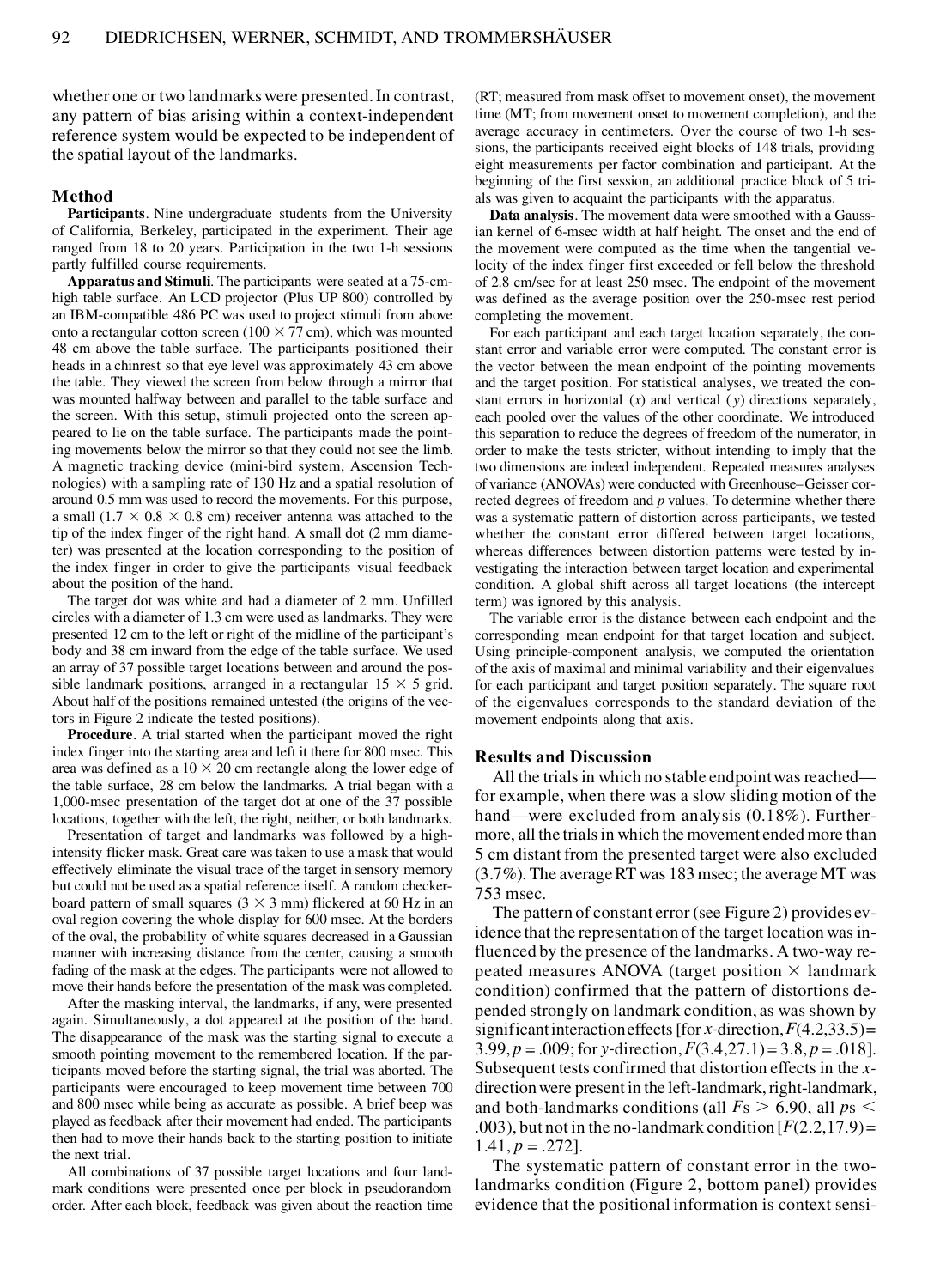

**Figure 2. Vector plot of the average distance between the endpoint of the movement and the presented target location, indicating a constant error toward the nearest landmark. Results are shown for the no-landmark, left-landmark, right-landmark, and both-landmarks conditions. For better readability, the length of the vectors is magnified by a factor of three.**

tive, indicating the relevance of allocentric landmark-toobject spatial relations. In contrast to the no-landmark condition, in which there was no systematic bias in the horizontal direction, remembered target positions were systematically distorted away from the midpoint and toward each landmark. This distortion followed the pattern of the left-landmark condition for the left side and of the right-landmark condition for the right side, suggesting that the distortion pattern was locally defined by the closest landmark (Schmidt et al., 2003). Regarding error in the *y*-direction, we found in the no-landmark condition a general tendency to undershoot far targets more  $[F(1.1, 9.1) =$ 4.84,  $p = 0.052$ . This tendency was strongly reduced in the presence of landmarks, where movements to targets on the imaginary line connecting the landmarks were accurate in terms of their amplitude. Overall, landmarks introduced a

systematic pattern of spatial distortions that critically depended on whether the landmark was presented on the left, the right, or both sides of the display, suggesting that the target position was stored in a map that was spatially organized by nontarget visual stimuli.

If landmarks are indeed an integral part of the target representation, we would also expect that the variable error would be influenced by the landmarks, as has been observed in reproduction experiments (Schmidt et al., 2003; Werner & Diedrichsen, 2002). In the no-landmark condition, the axis of maximal variability tended to align with the movement direction (Figure 3), as has been observed in previous studies (Carrozzo et al., 2002). With the introduction of landmarks, the variable error near the landmarks was reduced considerably, and its structure changed. To compare variable error when the landmark was or was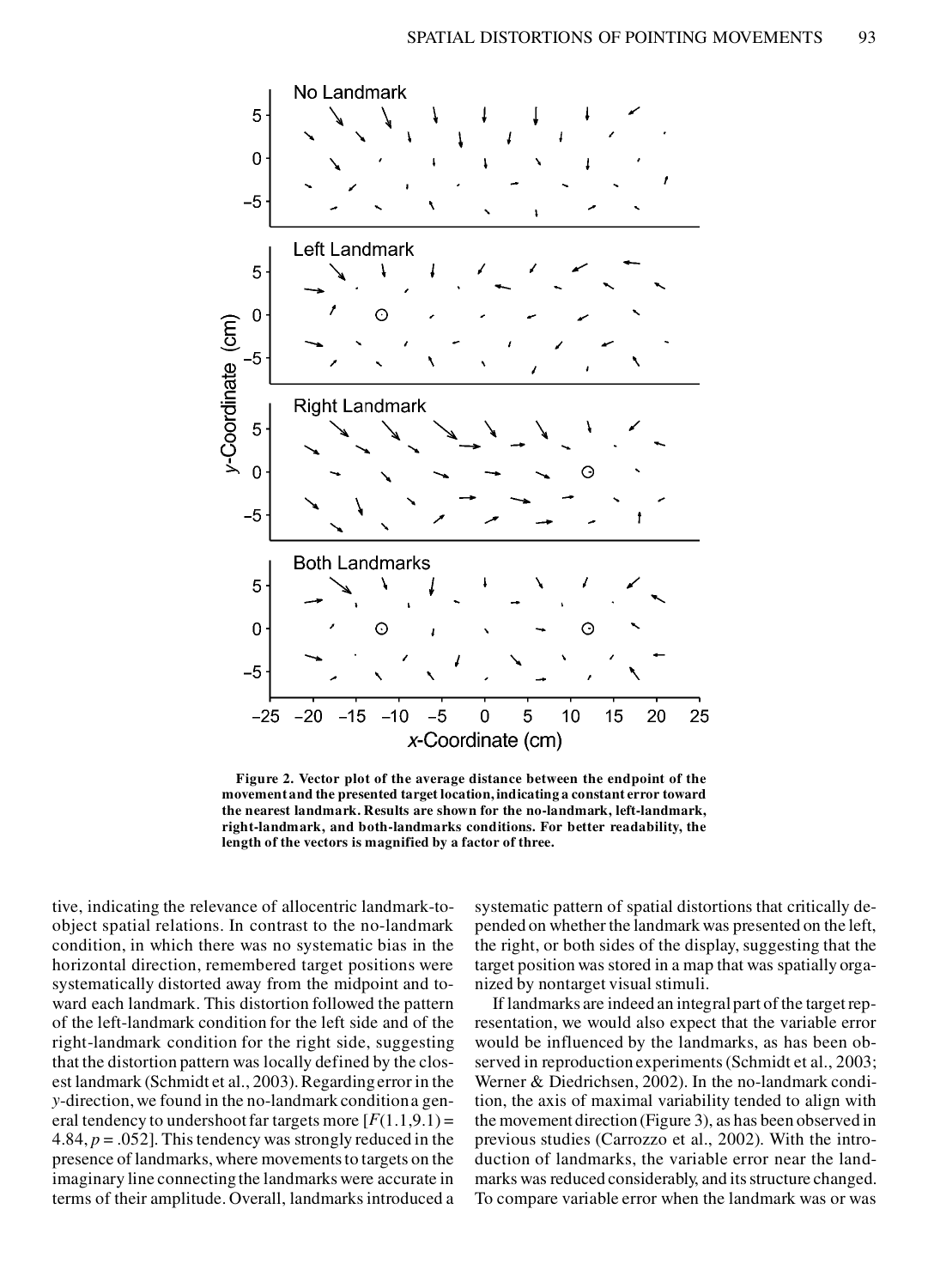

**Figure 3. Variable error of movement endpoints in Experiment 1. To obtain a graphical representation of the average within-subjects (variable) error for each target point, we subtracted the participants' average reproduced location from the movement endpoints and pooled the residuals across participants. The ellipses indicate 1** *SD* **dispersion, and the two orthogonal axes indicate the maximal and minimal variability of these residuals, centered around the aver age reproduced location for each target point.**

not presented, we considered the data from the six positions immediately surrounding the possible landmark locations for the left and right halves of the display. Planned tests showed that variable error in the direction of maximal variability was substantially lower when a landmark was present than when it was absent  $[F(1,8) = 26.69, p \le .001]$ . The pattern of variable error suggests that landmarks served to reduce positional uncertainty in their vicinity.

Distortions away from the midpoint between the landmarks, as well as reductions of variability near the landmarks, are consistent with previous findings (Schmidt et al., 2003; Werner & Diedrichsen, 2002). Strikingly, we did not find a distortion away from the landmarks themselves, which had been a typical finding in each of our previous experiments

with mouse cursor instead of pointing movements. We will return to this issue in the General Discussion section.

## **EXPERIMENT 2**

In the previous experiment, we attributed the pattern of distortion introduced by landmarks to the use of allocentric information in the guidance of pointing movements. However, there remained an alternative account for such an effect. After the memory interval and visual mask, the participants experienced the sudden visual onset of the landmarks. This onset likely captured covert visual attention (Yantis & Jonides, 1990) and may have elicited an eye movement toward these landmarks. The tight coupling of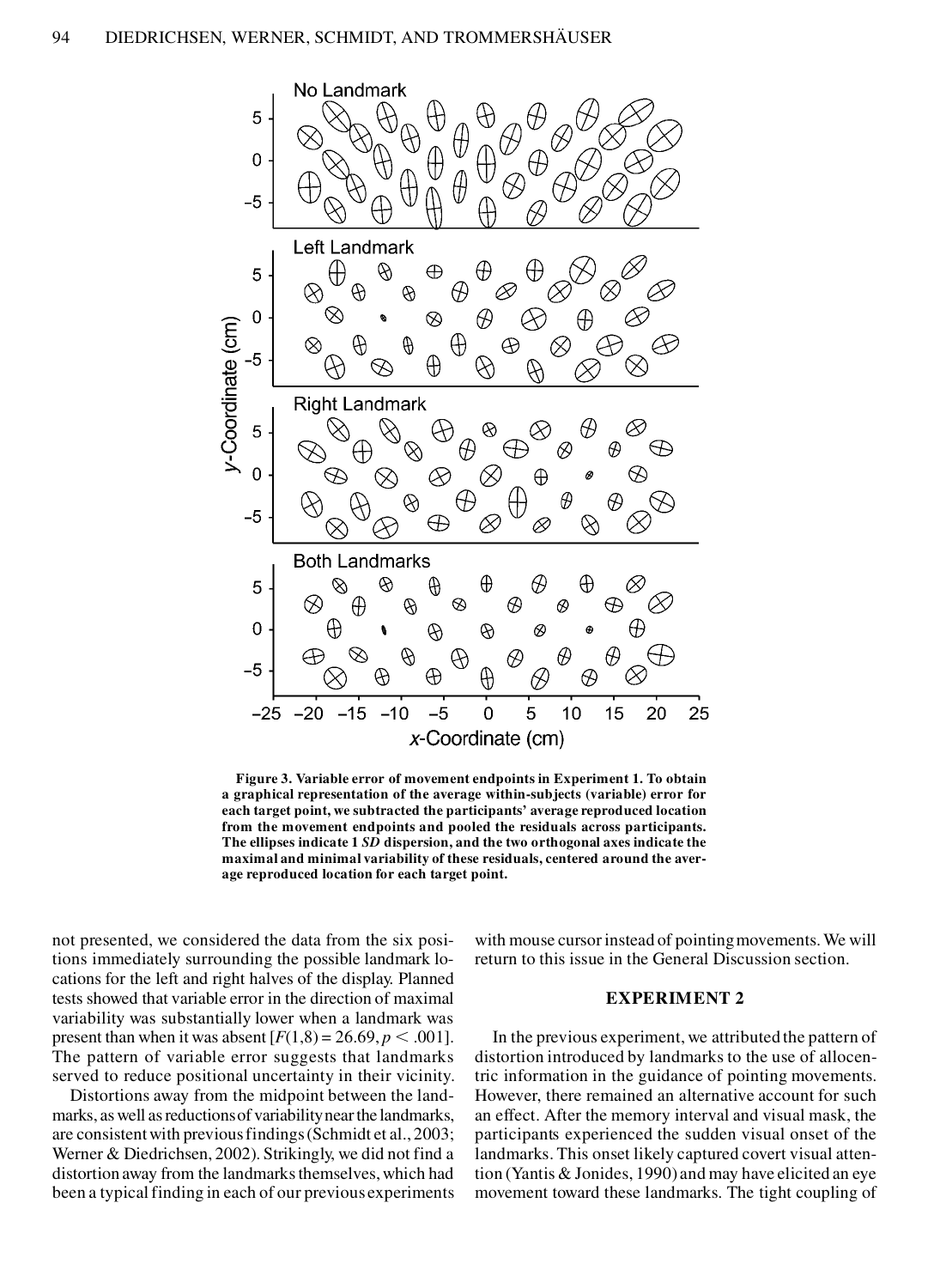**Table 1 Reaction Times (RTs), Movement Times (MTs), and Variable Endpoint Errors (VEs) Along the Axes of Maximal and Minimal Variance in the Three Conditions of Experiment 2**

|                 | <b>Experimental Condition</b>   |      |      |      |                    |      |  |  |
|-----------------|---------------------------------|------|------|------|--------------------|------|--|--|
|                 | Presentation Only Movement Only |      |      |      | <b>Both Phases</b> |      |  |  |
| Variable        | Near                            | Far  | Near | Far  | Near               | Far  |  |  |
| $RT$ (msec)     | 233                             | 236  | 220  | 220  | 215                | 218  |  |  |
| $MT$ (msec)     | 728                             | 789  | 721  | 775  | 784                | 804  |  |  |
| VE maximal (cm) | 0.73                            | 0.74 | 0.70 | 0.71 | 0.53               | 0.60 |  |  |
| VE minimal (cm) | 0.32                            | 0.34 | 0.31 | 0.31 | 0.25               | 0.28 |  |  |

Note—Results are shown separately for the six locations immediately surrounding each landmark (near) and for the remaining locations (far).

hand and eye movements (e.g., Neggers & Bekkering, 2000) might have led to an attraction of the hand path toward the landmark.2

In Experiment 2, we used a stimulus display with two landmarks in three variations. The landmarks either were visible during the presentation of the target, but not during the reproduction (presentation-only condition), or were visible only during the reproduction phase, but not during the presentation phase (movement-only condition). We also presented the landmarks during both presentation and reproduction, as in the previous experiment (both-phases condition).

If the distortion found in Experiment 1 was due to the sudden visual onset of the landmark stimuli immediately before the movement, the distortion should be present in the movement-only and both-phases conditions, but not in the presentation-only condition. If allocentric information is used strategically by participants to encode target positions relative to the nearest landmark and later to reproduce the location on the basis of this information, we should find distortions only for the both-phases condition. Finally, if the spatial relations to neighboring objects and landmarks are integrated in obligatory fashion into the representation used to guide movements, it should lead to distortions regardless of the presence of the visual context during the actual movement. If so, the characteristic attraction toward the landmark locations might be present in both the presentationonly and the both-phases conditions.

## **Method**

**Participants**. Fifteen students from the University of California, Berkeley, participated. Their ages ranged from 19 to 30 years. The participants received \$10 or a class credit for the 1-h experiment.

**Apparatus, Stimuli, and Procedure**. The apparatus and stimuli were identical to those in Experiment 1. For Experiment 2, only 31 of the previous 37 possible target locations were tested. Targets were never presented at the locations of the landmarks, and the four most lateral positions were not tested.

There were three conditions in Experiment 2. In the presentationonly condition, the landmarks were visible only during the 1-sec presentation phase, together with the target. In the movement-only con dition, the landmarks were not present simultaneously with the target but appeared at the offset of the flicker mask. In these conditions, the participants were instructed to ignore the landmarks. In the both-phases condition, the landmarks were present during reproduction and movement phases, and the participants were informed that the landmarks remained at the same position.

To familiarize the participants with the general procedure, the ex periment started with 5 trials of each condition. The experiment con sisted of 18 blocks with 31 trials each, 6 blocks per condition in pseudorandom order. Within each block, the condition remained the same, and the 31 possible target positions were presented in random order. After each block, feedback about average spatial accuracy and MT was given. The participants were encouraged to achieve maximal accuracy while keeping the average MT between 700 and 800 msec.

#### **Results and Discussion**

Only 0.5% of the trials had to be excluded because the movement endpoint missed the target by more than 5 cm. Average RT and MT for the three conditions and for the six target positions immediately surrounding the landmark (near) and the remaining positions (far) can be seen in Table 1. MTs were slightly longer in the both-phases condition than in the presentation-only and movement-only conditions. A repeated measures ANOVA indicated that these differences were marginally significant  $[F(2,28)]$  =  $3.18, p = .057$ .

The pattern of constant error is shown in Figure 4. It is immediately apparent that the distortion patterns in the both-phases and presentation-only conditions were similar to each other and to those shown in Experiment 1 for the both-landmarks condition. In contrast, the responses in the movement-only condition were characterized by a distortion away from the landmarks. To investigate whether these distortion patterns were significant across participants, we used repeated measures ANOVAs on the constant *x*- and *y*-error within each condition separately. The distortion in the *x*-direction was significant in the presentation-only  $[F(3.0, 42.8) = 6.06, p = .001]$ , the movement-only  $[F(3.3, 46.1) = 8.39, p \le .001]$ , and the bothphases  $[F(2.7,37.2) = 11.85, p \le .001]$  conditions. In the *y*-direction, the distortion was significant in the movementonly condition  $[F(1.9, 26.3) = 12.78, p < .001]$ , but not in the presentation-only  $[F(1.3,18.8) = 2.25, p = .145]$  or the both-phases  $[F(1.6, 22.2) = 3.43, p \le .06]$  condition.

An ANOVA comparing the presentation-only and bothphases conditions indicated that the distortion pattern did not differ significantly between these two conditions [*x*, *F*(2.7,38.5)= 2.15, *p* = .115; *y*, *F*(2.2,31.3)= 1.09, *p* = .353]. In contrast, an ANOVA comparing the movement-only and the both-phases conditions showed a significant interaction between condition and target location  $[x, F(3.3, 46.0) =$ 8.64,  $p < .001$ ; *y*,  $F(3.0, 42.2) = 20.63, p < .001$ .

The analysis of the constant error indicates that the distortion pattern found in Experiment 1 was not due to the sudden onset of the landmarks at the beginning of the movement phase. Rather, the onset alone, without previous presentation of the landmarks, led to a distortion away from the landmarks. Because the landmarks did not constitute a physical obstacle to the reaching movement, we do not believe that this effect was due to the participants' trying to avoid the landmarks. However, Tipper, Howard, and Houghton (2000) reported that distractors, even if not di-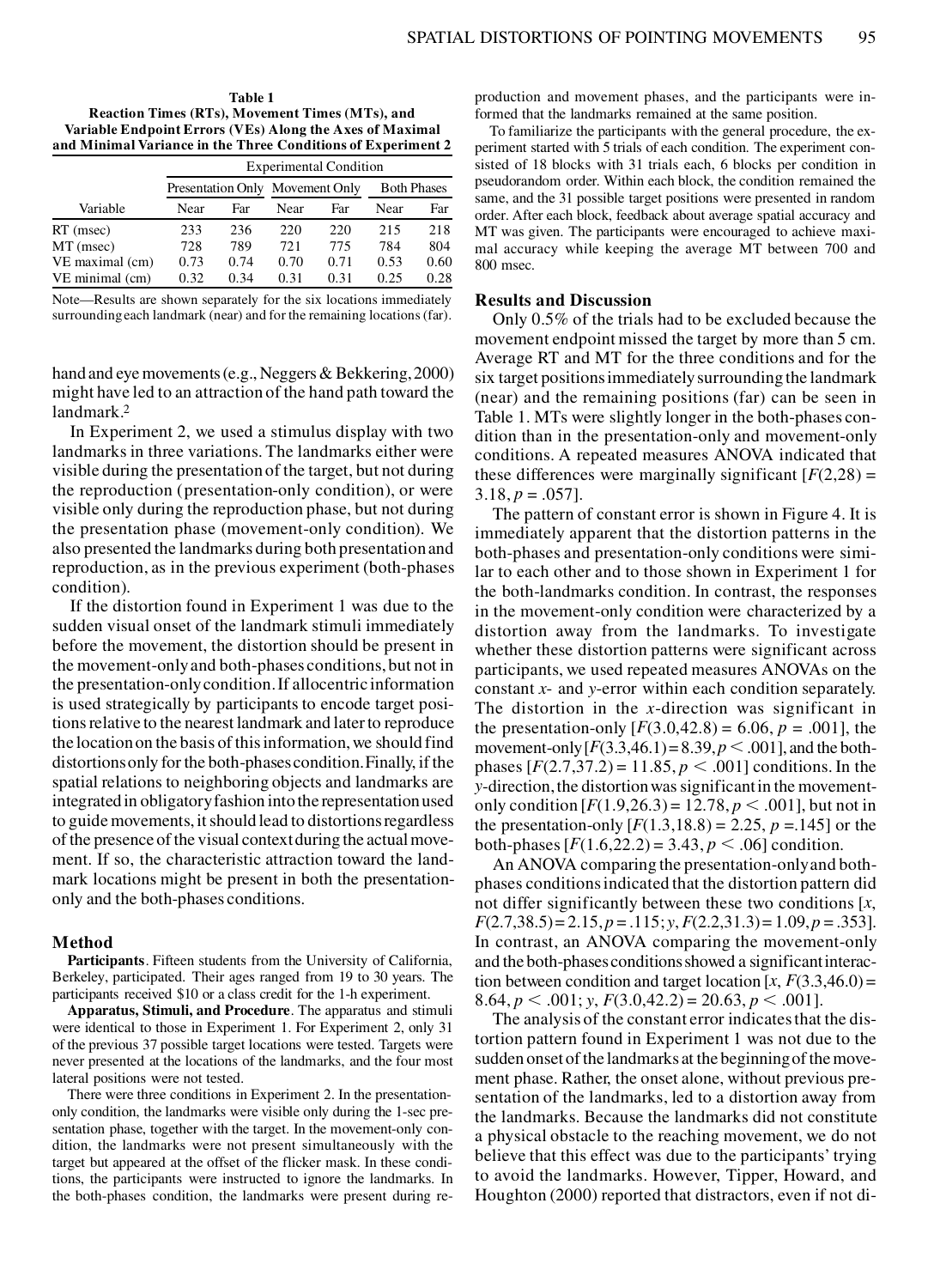

**Figure 4. Constant error in Experiment 2 in the presentation-only, movementonly, and both-phases conditions. Errors are magnified threefold.**

rectly in the path of the reach, can lead to significant deviation of the hand path *away* from the distractor location. The authors hypothesized that salient nontarget objects automatically elicit a neural activity in parietal and motor regions that represents a vector in the direction of that location. This activity mixes with the activity related to the reach toward the target. To reach for the target accurately, cells whose preferred direction points toward the distractor have to be suppressed. This would lead to the observed bias away from the distractor location (see also Kerzel, 2002; Suzuki & Cavanagh, 1997).

The variable error in the three conditions is shown in Figure 5. We analyzed the size of the variable error as the standard deviation of the movement endpoints along the axis of maximal variability (the square root of the largest eigenvalue of the variance/covariance matrix) and separated target positions immediately surrounding a landmark (near) from all the remaining positions (far; see Table 1). A repeated measures ANOVA showed a significant effect of condition  $[F(2,28) = 17.02, p \le .001]$  and a significant effect of target region [far/near;  $F(1,14) = 6.15$ ,  $p = .027$ ]. Although the reduction of the variable error in the both-phases condition was especially pronounced near the landmarks

(Table 1), the target region  $\times$  condition interaction failed to reach significance  $[F(2,28) = 3.09, p = .061]$ .

Note that the landmarks in the presentation-only condition did not lead to an improvement in accuracy; they were likely ignored in this condition. However, the pattern of constant error was very similar to that observed in the both-phases condition, in which the participants did use the landmarks to improve their accuracy. Thus, nearby distractor objects seemed to have entered the representation of target location for pointing movements in an obligatory fashion, and not only when they actually could be used to improve accuracy. In sum, Experiment 2 provides evidence that the spatial distortions observed in Experiment 1 arose from the common encoding of the target and the surrounding landmarks, rather than from the sudden onset of these stimuli at the beginning of the movement phase.

## **EXPERIMENT 3**

The previous two experiments indicated that pointing movements are influenced by allocentric information that is, the relations between target and landmark locations—after retention intervals as short as 600 msec.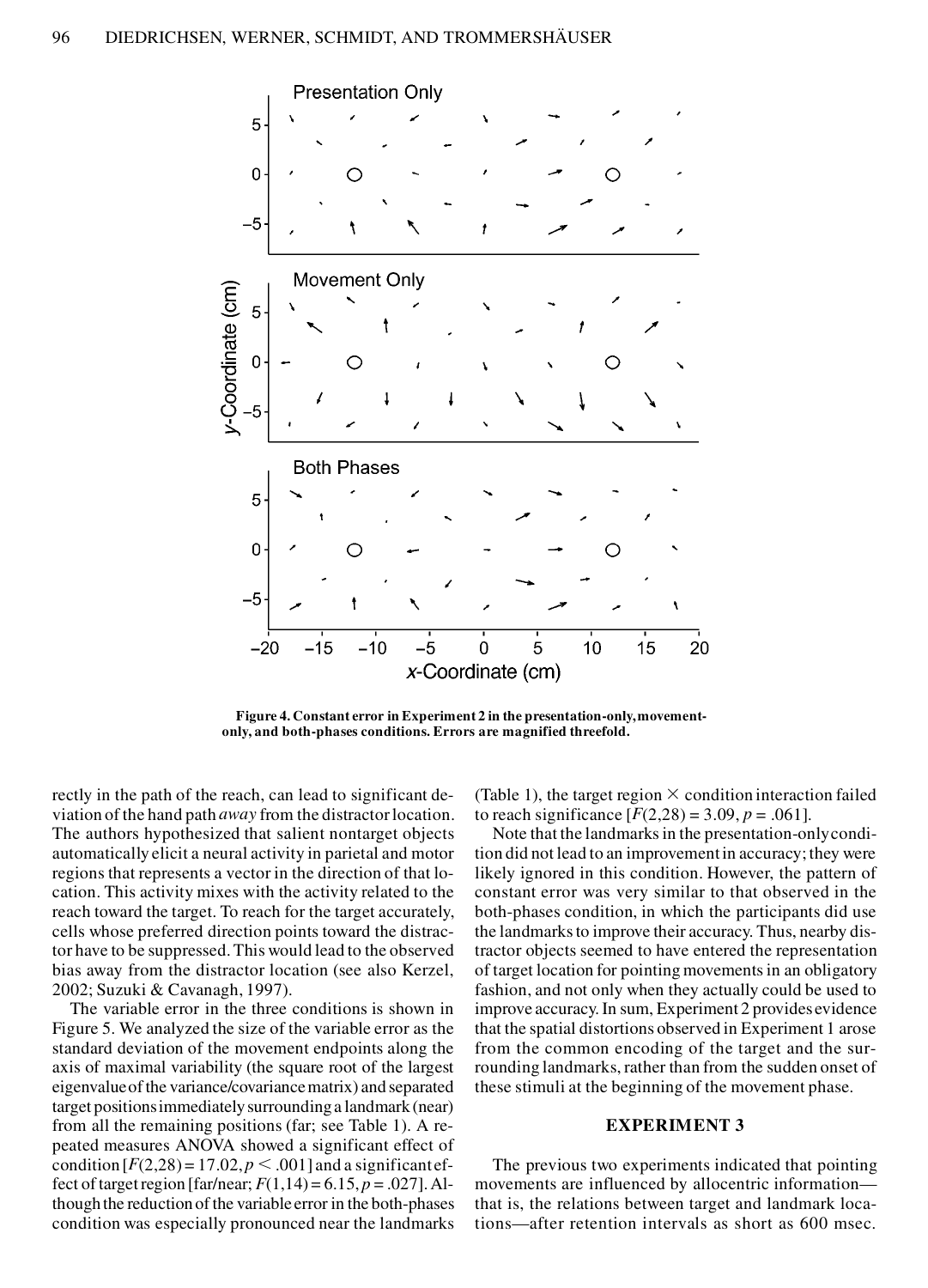

**Figure 5. Variable error (1-***SD* **ellipses) in Experiment 2, shown as in Fig ure 3, in the presentation-only, movement-only, and both-phases conditions.** 

However, even such a relatively short delay might lead to a shift from a context-independent egocentric map to a more stable map that includes the relationships of nearby objects (Elliott & Lee, 1995; Hu & Goodale, 2000; McIntyre, Stratta, & Lacquaniti, 1998; Rossetti, 1998).

In Experiment 3, we systematically varied the retention interval in order to investigate whether there would be evidence for an undistorted representation with shorter retention intervals. In addition to delays of 600 and 150 msec, we included a condition in which the participants pointed *immediately* to a target position that was masked for 150 msec only *after*movement onset. This design allowed us to track the time course of context-dependent distortions. Specifically, we could evaluate the hypothesis that the motor system may rely at first on an undistorted egocentric representation that only later is affected by context-dependent distortion effects.

# **Method**

**Participants**. Twelve undergraduates from the University of Göttingen, with ages ranging from 20 to 25 years, were recruited for payment of 15 DM for a single 1-h experimental session.

**Apparatus and Stimuli**. Experiments 3 and 4 were conducted in a different laboratory, which required a change of apparatus, as com pared with Experiments 1 and 2. Responses were performed with a hand-held stylus and recorded with a  $45.7 \times 30.5$  cm graphic tablet (Wacom Ultrapad A3, UD-1218). In each trial, the hand started at the lower rim of the sensitive area of the graphic tablet. A movement was considered to have been started when the stylus lost contact with the surface and was considered complete when it touched the surface again. The apparatus allowed full vision of the hand. Stimuli were projected on the surface of the graphic tablet with an LCD projector.

The landmark circles had a diameter of 0.95 cm and were presented 8.8 cm to the left and to the right of the sagittal midline. The target dot measured 3.5 mm in diameter and could be presented at 29 of the possible 65 intersection points of a  $13 \times 5$  position grid spanning an area of  $26 \times 4$  cm (see the origins of the vectors in Figure 6). The visual mask used in this and the subsequent experiment consisted of a collection of white lines with random positions, lengths, and orientations that changed every 50 msec. The lines covered the entire surface of the graphic tablet, rendering 20% of the surface white in each frame.

**Procedure**. Three conditions were used in this experiment: immediate reproduction, 150-msec delay, and 600-msec delay. A trial started with the presentation of the two landmarks and the target for 1 sec. In the immediate-reproduction condition, a 220-msec-long high-pitched tone served as a starting signal for the pointing move ment. As soon as the hand left the starting position, the display was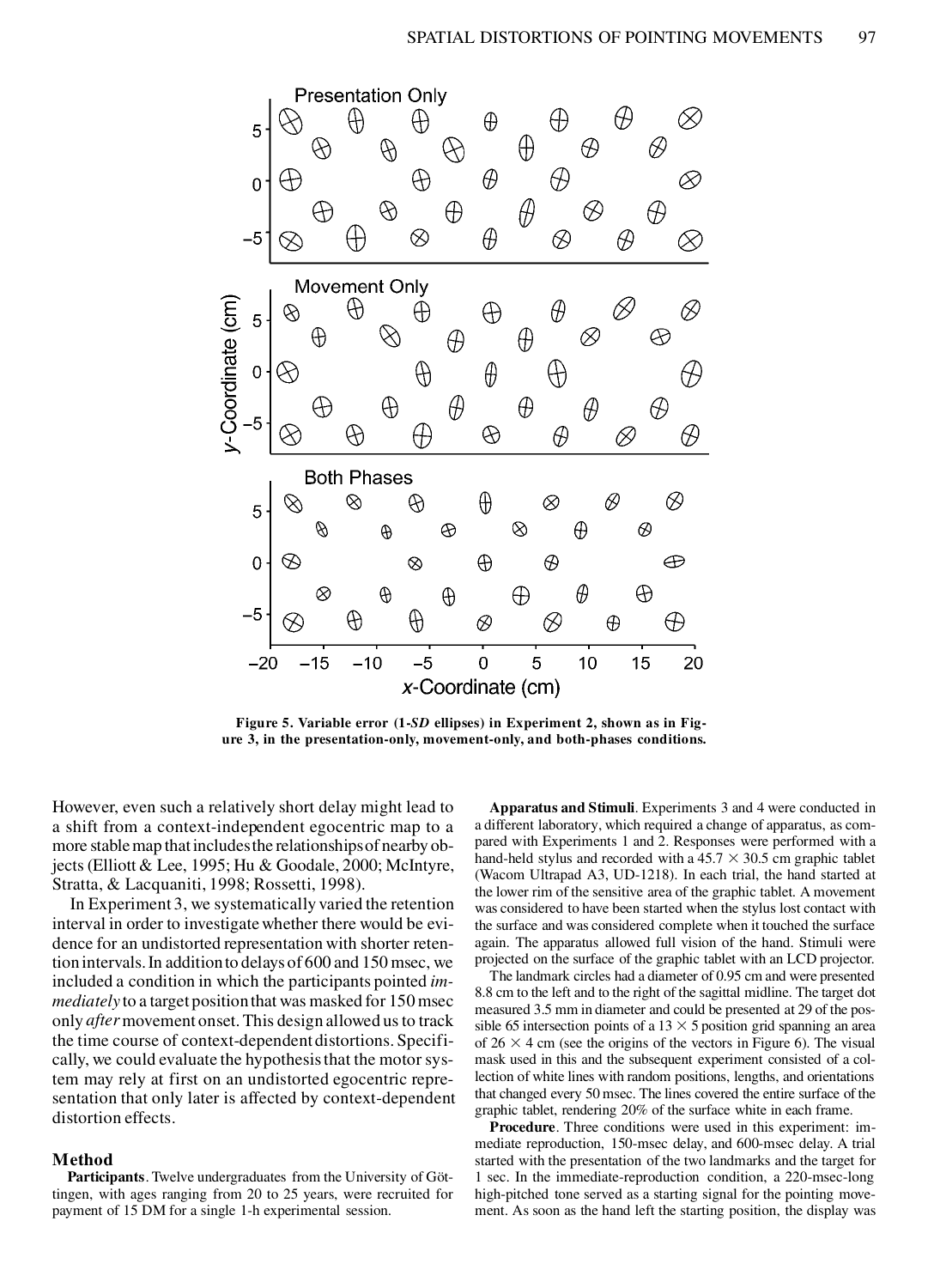| Table 2                                                      |
|--------------------------------------------------------------|
| Reaction Times (RTs), Movement Times (MTs), and              |
| Variable Endpoint Errors (VEs) Along the Axes of Maximal     |
| and Minimal Variance in the Three Conditions of Experiment 3 |

| Variable        | Memory Interval |      |          |      |            |      |  |  |
|-----------------|-----------------|------|----------|------|------------|------|--|--|
|                 | Immediate       |      | 150 msec |      | $600$ msec |      |  |  |
|                 | Near            | Far  | Near     | Far  | Near       | Far  |  |  |
| $RT$ (msec)     | 388             | 389  | 253      | 253  | 299        | 297  |  |  |
| $MT$ (msec)     | 461             | 444  | 491      | 471  | 513        | 496  |  |  |
| VE maximal (cm) | 0.34            | 0.33 | 0.31     | 0.36 | 0.33       | 0.39 |  |  |
| VE minimal (cm) | 0.16            | 0.15 | 0.13     | 0.15 | 0.15       | 0.18 |  |  |

Note—Results are shown separately for the six locations immediately surrounding each landmark (near) and for the remaining locations (far).

masked for 150 msec and then presented again without the target while the finger was still in motion. Thus, the landmarks were visible until movement onset and again during the final 80% of the movement. In the delayed conditions, the visual mask was presented for either 150 or 600 msec, and the reappearance of the landmarks served as a starting signal for the pointing movement.

Two practice blocks of 15 trials, one in the 600-msec and one in the immediate-reproduction conditions, were administered at the beginning of the experiment. Each of the three conditions was repeated three times with blocks of 58 trials. The participants alternated between conditions, and the starting condition was counterbalanced across participants.

#### **Results and Discussion**

Trials in which the participants began to move before the starting signal or failed to move at all were excluded

from further analysis (6.8%). All reproductions deviating more than 5 cm from the target were also excluded (0.8%). The RTs, MTs, and variable errors for locations near the landmark (the 6 positions immediately surrounding each landmark) and far from the landmark (the remaining 17 positions) are shown in Table 2. RTs were substantially longer in the immediate-reproductioncondition; however, the target was still visible in this condition during the RT phase. The effective interval between the disappearance of the target and the start of the pointing movement was 0 msec or slightly negative for the immediate-reproduction condition and, on average, 403 and 898msec for the 150- and 600-msec conditions, respectively. MTs were significantly shortened with decreasing memory intervals  $[F(2,22) =$  $6.71, p = .005$ ] and were, on average, 18 msec slower when the targets were close to the landmarks  $[F(1,11) = 131.48]$ ,  $p \leq .001$ ; there was no interaction of these variables  $[F(2,22) = 0.16, p = .85].$ 

The constant error (Figure 6) showed an overall pattern similar to that observed in Experiment 1, with distortions away from the midpoint and toward the landmarks. However, in this experiment, we observed a strong global tendency to undershoot the target, likely related to the changed experimental setup. The distortion toward the landmark increased markedly with retention interval, indicated by a strong target position  $\times$  retention interval interaction [x,  $F(6.1,66.6) = 6.53, p \le .001$ ; *y*,  $F(3.6,39.3) = 4.39, p =$ .006]. Effects of target position on the constant error in the



**Figure 6. Constant error in Experiment 3. The errors are magnified threefold.**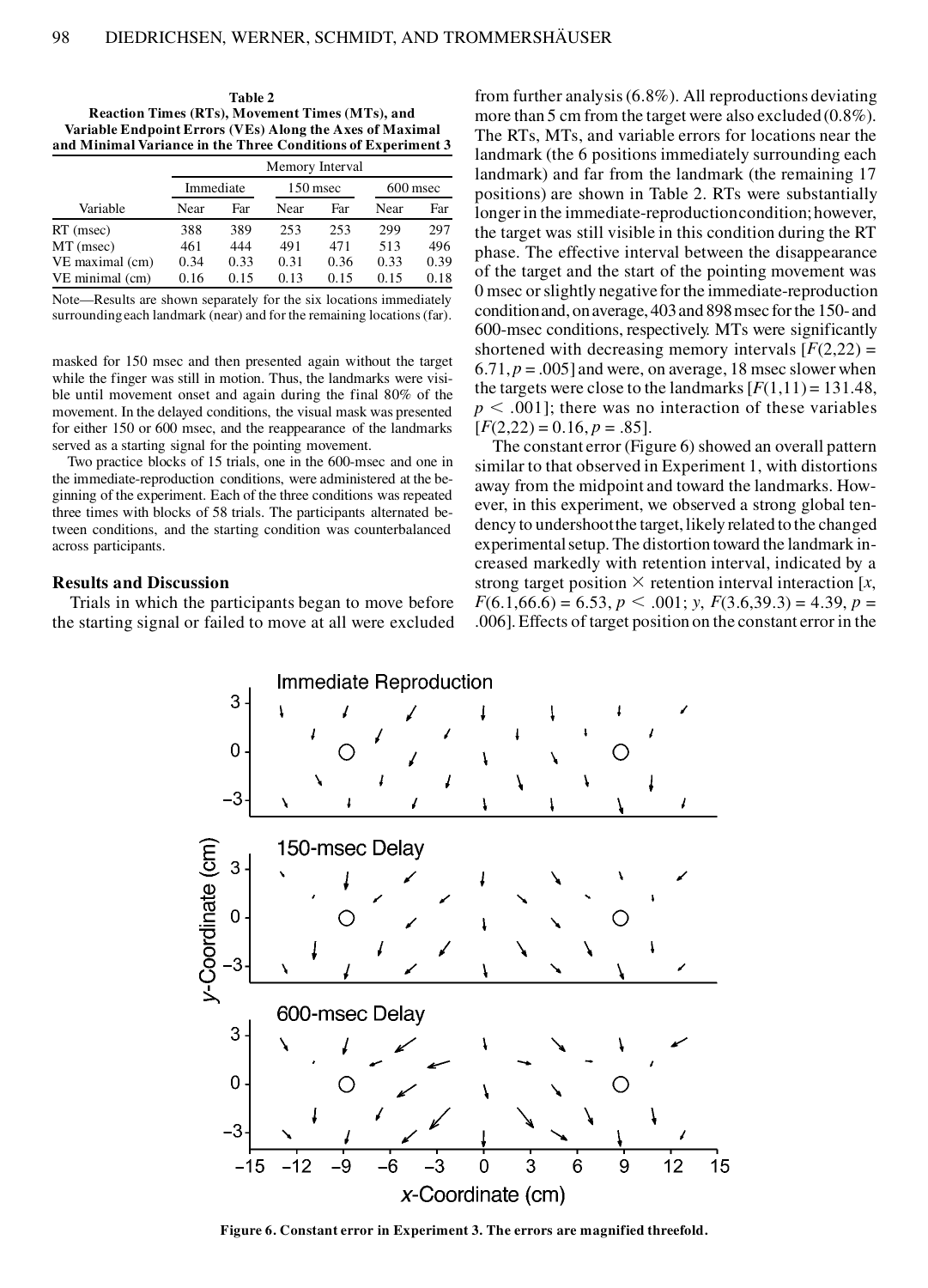

**Figure 7. Increase of the distortion in Experiment 3 with increasing memory interval for the 12 individual participants. Shown is the repulsion effect from the midline, averaged across** all target positions with a horizontal coordinate of  $\pm 4.3$  cm.

horizontal direction were significant at each retention interval. This even held true in the immediate-reproduction condition  $[F(3.5,38.9) = 5.80, p = .001]$ , in which the distortion was smaller than but in the same direction as that in the other conditions.

Furthermore, the increase of the distortion, averaged over all the participants, appeared to be smooth. In contrast, Bridgeman et al. (1997) reported that the effect of a visual illusion on pointing responses can be quite abrupt, suggesting a sudden qualitative change from an undistorted to a distorted representation in some participants. To test for this possibility, we quantified the size of each participant's distortions in each condition by measuring the average horizontal repulsion effect from the midline for the target locations with a horizontal coordinate of  $\pm$ 4.3 cm, the locations at which the average pattern showed the largest effect. The average repulsion effect was  $0.11 \text{ cm}$  (*SD* = 0.09) in the immediate-reproduction condition,  $0.22$  cm  $(SD =$  $(0.11)$  in the 150-msec condition, and  $(0.34 \text{ cm } (SD = 0.20))$ in the 600-msec condition (Figure 7). The increase was gradual for all the participants. No participant showed a sudden increase in distortion from one memory interval to the next.

A gradual increase of the influence of the visual context on the remembered location is not unique to pointing movement studies. In earlier experiments, we found a similar pattern for a judgment task. Here, we studied even shorter memory intervals by first presenting the target along with the landmarks, then the visual mask, and finally the landmarks and the target again, but with the target slightly shifted either with or against the direction of expected distortion. The participants' task was to detect the shift. Psychometric functions clearly shifted with retention interval,

indicating a gradual build-up of distortion during the first 400msec of retention. However, distortions were detectable as early as 50 msec after target offset (Diedrichsen, 1998; Werner & Diedrichsen, 2002).

The variable error (Figure 8, Table 2) also increased with the memory interval. The standard deviation along the axis of maximal variability showed a significant interaction effect between retention interval and distance from the landmark  $[F(2,22) = 8.19, p = .002]$ . The variable error increased for targets far from landmarks but remained constant for targets near landmarks. The variable error along the second axis showed the same significant interaction  $[F(2,22) = 4.59, p = .022]$ . Note that in the immediatereproduction condition, there was no difference in variable error between targets close to landmarks and those far from them.

In summary, these results demonstrate that distortion increases with longer retention intervals, indicating that it is related to changes in the memory representation of the target, not to a general misperception or a motor artifact. The increase was gradual and was not accompanied by qualitative changes in the overall pattern. More specifically, distortions were measurable even if the time between target offset and movement onset was reduced to zero. Variable error also increased for positions far away from the landmarks. Although in the immediate-reproduction condition no difference was found between positions near and far from the landmarks, this difference emerged for longer intervals.

## **EXPERIMENT 4**

In previous experiments, we have studied the same twolandmarks situation with a perceptual judgment task or a reproduction task with a mouse pointer and have observed a repulsion of the remembered location away from the landmarks (Diedrichsen, 1998; Werner & Diedrichsen, 2002). It is possible that these differences reflect the fact that participants coded the stimulus positions egocentrically in the pointing task and allocentrically in the cognitive/perceptual tasks. Alone, context-dependent distortions, as shown in Experiments 1–3, do not necessarily imply that the target location was remembered in an allocentric reference frame. Even an egocentric map of space can give rise to contextdependent patterns of distortions when both the target and the landmark are represented *within*the same map and when the two representations are allowed to interact.

To test whether we would find a distortion effect away from the landmark if the participants were forced to base their pointing movements on allocentric information, we changed the task demands in Experiment 4. The two landmarks were shifted unpredictably during the retention interval, and the participants were instructed to reproduce the target location *relative* to the landmarks. Therefore, it was not possible to preprogram the motor response; the pointing movement had to be based on the target-to-landmark relation.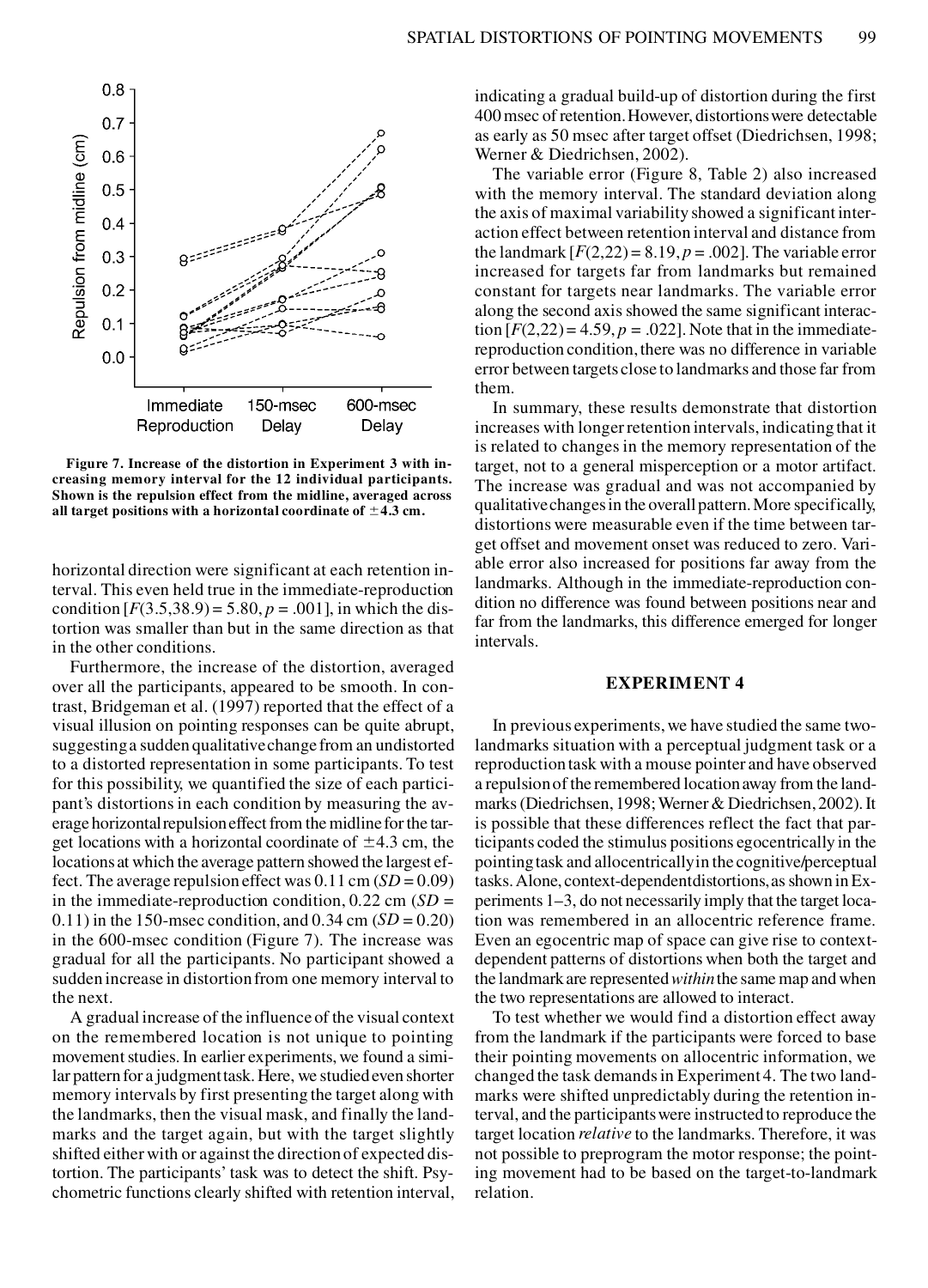

**Figure 8. Variable error in Experiment 3 for the immediate-pointing, 150 msec delay, and 600-msec delay conditions.**

## **Method**

**Participants**. Six right-handed participants from the University of Göttingen, Germany, participated for a payment of 15 DM in a single 1-h session.

**Apparatus and Stimuli**. Experimental setup and stimuli were identical to those in Experiment 3, except that the landmarks were presented 6.5 cm, instead of 8.7 cm, to the left and the right from the midline, to allow for landmark displacements. The possible target locations were scaled accordingly.

**Procedure**. Each trial began with the presentation of the target along with the two landmarks for 1 sec, followed by a masking interval of 600 msec. As a starting signal for the pointing movement, the two landmarks appeared again, but shifted by 7.5 cm relative to their original locations. Shifts occurred unpredictably toward one of the four corners of the graphic tablet. As before, the participants were encouraged to respond quickly. The experiment began with a practice block of 20 trials, followed by three experimental blocks of 116 trials.

## **Results and Discussion**

Trials with movements starting before mask offset  $(6.9\%)$  or with MTs longer than 700 msec  $(2.3\%)$  were excluded from data analysis. Responses that deviated from the target by more than 5 cm were also excluded (0.8%). The average RT was  $354$  msec ( $SD = 45$  msec), and the average MT was 505 msec  $(SD = 66$  msec).

The overall pattern of constant error (Figure 9, upper panel) was significant across participants  $[x, F(3.2, 15.8)]$  $14.43, p \le .001$ ; *y*,  $F(2.1, 10.4) = 15.64, p = .001$ . Importantly, we did not find a repulsion effect away from the

landmarks, as has been observed with other experimental tasks (Werner & Diedrichsen, 2002). Although the pattern was much more pronounced than that in each of Experiments 1–3, a qualitatively similar pattern with marked distortion away from the midpoint and toward the landmarks was found. Correlating each individual's distortion pattern in this experiment (both *x*- and *y*-components) with each individual's pattern in the 600-msec condition of Experiment 3  $(6 \times 12 = 72$  possible pairings) yielded an average correlation of .66.

The variable error (Figure 9, lower panel) was clearly reduced for the six positions immediately surrounding each landmark, as compared with the seven positions near the midpoint between the landmarks [0.34 vs. 0.55 cm for the maximal component,  $F(1,5) = 191.6, p < .001; 0.20$  vs. 0.27 cm for the minimal component,  $F(1,5) = 37.94$ ,  $p = .002$ . The variable error in this experiment was substantially larger than that in the previous experiment, showing that egocentric information was used to improve accuracy in Experiments 1–3. The axis of maximal variability was directed toward the landmarks, whereas in the no-landmark condition of Experiment 1, these were aligned toward the person. This reflects the two reference frames required by the different tasks (Carrozzo et al., 2002; Rossetti, 1998). The pattern of variable error when the landmarks did not shift appears to be a mixture of these two patterns, indicating that both egocentric and allocentric information was used.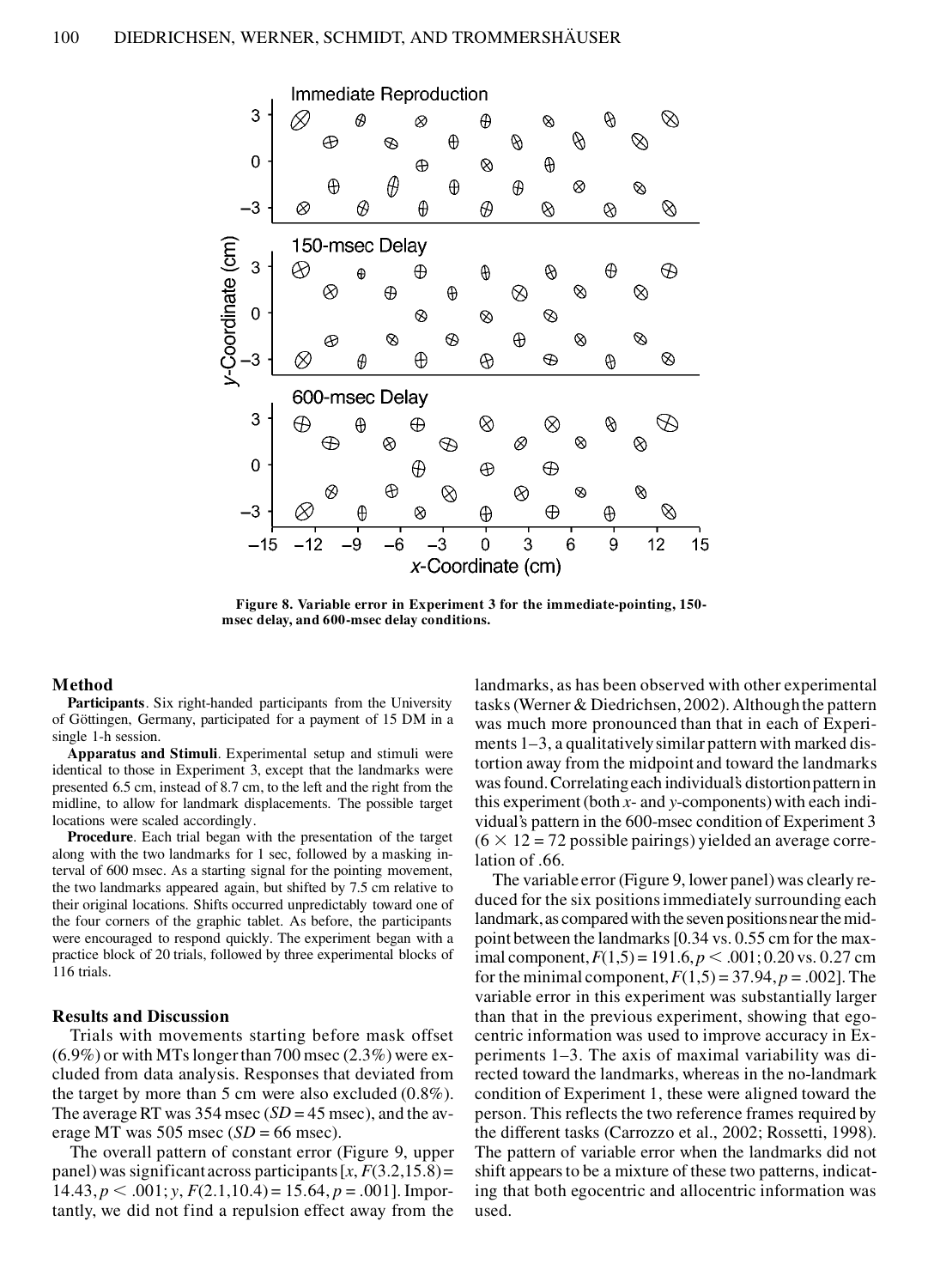

**Figure 9. Constant and variable error in Experiment 4. Constant error is shown magnified by a factor of two (the other figures used a larger magnification of three). The ellipses indicate 1** *SD* **dispersion of movement endpoints around the individual's average reproduced location.**

In this experiment, it was not possible to memorize the position of the target exclusively in egocentric coordinates for example, as a preplanned motor program. The spatial relations between the target and the landmarks had to be encoded and used to guide the movement. The results suggest that the distortion arising in this situation does not differ qualitatively from the distortion patterns in the previous experiments. This adds credibility to our assertion that distortion stems from coding of the spatial relation between target and landmarks.

# **GENERAL DISCUSSION**

In this article, we investigated the short-term memory representation underlying pointing movements to memorized targets. Specifically, the question was whether an early memory representation that is egocentrically organized and immune to context-dependent spatial distortions can be utilized to guide movements (Bridgeman et al., 1997; Hu & Goodale, 2000; Milner & Goodale, 1995). Experiment 1 showed that visual nontarget landmarks had a systematic influence on the endpoints of the pointing movements, which is evident both in decreased positional uncertainty near the landmarks and in the pattern of constant error away from the midpoint and toward the landmarks. These effects were clearly stimulus centered, as was shown by the differential effects of displays containing only the left, only the right, both, or no landmarks.

In other studies, we have investigated distortions in visual memory for targets in the same constellation of landmarks, using reproductions of the position with a mouse cursor or same/different judgments as response modalities (Diedrichsen, 1998; Werner & Diedrichsen, 2002; Werner & Schmidt, 2000). Unlike in the experiments re-

ported here, the landmarks induced a repulsion effect on the memorized locations for targets in close proximity to the landmarks.

We do not believe that these differences in the patterns of constant error are due to a fundamental difference in the spatial representations used for these tasks. One may argue that pointing movements are based on egocentric representations, whereas judgments are based on allocentric representations. However, in Experiment 4, we did not find any repulsion effect away from the landmarks, even when the participants were forced to base their pointing movements on allocentric information.

We hypothesize that, rather than reflecting qualitatively different systems for the two response modalities, differences between the experiments may be due to eye movements or attentional factors. Sheth and Shimojo (2001) recently demonstrated that memory of spatial location is biased toward fixation and toward salient landmarks and that this distortion increases with longer memory intervals. In contrast, a repellent effect of attended, but nonfixated, locations has been reported (Kerzel, 2002; Suzuki & Cavanagh, 1997). When pointing with the mouse, participants may spend more time fixating the cursor than they do during natural pointing movements. However, in our study, the length of the encoding phase allowed several exploratory saccades. We neither restricted nor recorded eye movements, which limits the conclusions that can be made from this study about their role in producing the distortion effects.

In Experiment 2, we tested whether distortion might be due to the sudden onset of the landmarks after the memory interval. When the landmarks were presented only in the movement phase, a qualitatively different pattern was found, characterized by a distortion away from the land-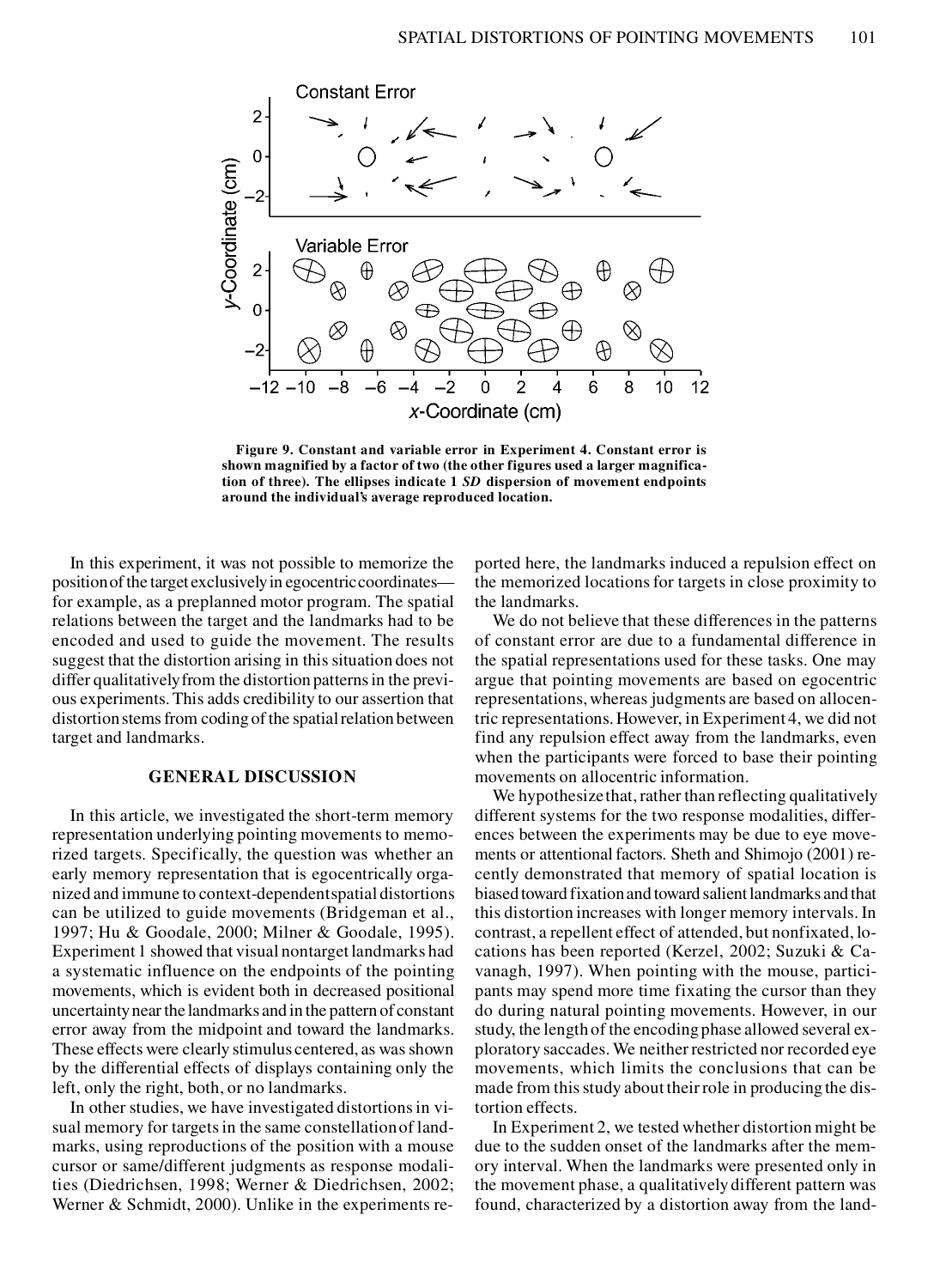marks. The participants reported having focused on the remembered target position, so the repellent effect of the landmark is likely related to the repellent effect reported for nonfixated irrelevant distractors (Kerzel, 2002; Suzuki & Cavanagh, 1997). In contrast, the distortion observed in the presentation-only condition was similar to the distortion observed when the landmarks were present in both phases, characterized by a distortion toward the landmark. This indicates that the influence of landmarks on short-term memory is not limited to situations in which they improve accuracy. Experiment 3 showed that the pattern of spatial distor-

tions is already present when pointing movements are initiated under full vision of the target. We also found that the distortion increased in magnitude when the retention interval was lengthened to 150 and 600 msec. It has been proposed that immediate actions are based on a contextindependent egocentric map that can stay unaffected by visual illusions for as long as 2–4 sec (Bridgeman et al., 1997). When the action is delayed further, that representation deteriorates, and the action become increasingly influenced by visual context (Bridgeman et al., 1997; Gentilucci et al., 1996; Hu & Goodale, 2000). Although our results confirm the time dependency of context-dependent effects, they are incongruent with the observation that the participants switched from an undistorted toward a distorted representation in an all-or-none fashion (Bridgeman et al., 1997). Rather, the distortion developed gradually over time and had a very early onset. One critical difference between our study and the results reported by Bridgeman et al. (1997) could be the fact that, in the latter study, the display was not masked after target presentation, making it possible for the participants to rely on the visual afterimage of the target to guide the pointing movement. This strategy would have been feasible only for a limited time (in darkness, probably in the order of multiple seconds), after which the participants would have had to rely on a distorted memory representation.

Most important, we observed a significant influence of the landmarks on the pointing movement even when there was no delay between target offset and start of the movement. We were able to map the emergence of contextdependent effects on pointing movements for much shorter retention intervals than had previously been done (Bridgeman et al., 1997; Gentilucci et al., 1996; Hu & Goodale, 2000). Furthermore, our results extended previous findings by Gourtzelidis et al. (2001) and showed that the early distortion is present even under natural pointing conditions. The early presence of these effects clearly contradicts the hypothesis that a pure context-independent egocentric representation can be used to guide an action. In Experiment 2, we provided evidence that the landmarks introduced a distortion, although they could not be used strategically to improve accuracy. There are two possible ways to account for these data.

In a two-representation framework, a gradual shift can be accounted for if one proposes that pointing movements are based on a mixture between a context-independent egocentric map and a map that includes the relative position of the objects with respect to one another. The accurate egocentric representation decays rapidly, leading to an increasing influence of the context-dependent representation. Although our results are not inconsistent with this framework, they indicate that a context-independent egocentric representation, should it indeed exist, is immediately accompanied by a context-dependentrepresentation and that the weights of these two representations change smoothly over time. A sudden switch between representations or strategies is not compatible with our results.

Alternatively, a model that assumes one unitary underlying representation can also account for the data. As was pointed out above, the presence of stimulus-dependent visual distortions does not imply an allocentric reference frame. Instead, locations for pointing movements might be represented in a map coded relative to an egocentric reference frame but including multiple objects and their interrelations. As information on the target location begins to decay (Gnadt, Bracewell, & Andersen, 1991; White, Sparks, & Stanford, 1994), the influence of the other encoded stimuli in this map increases. Indeed, neural network simulations demonstrate that an increase of lateral interactions of targets and nontargets can lead to distortion patterns similar to the ones reported here (Trommershäuser, 2001).

The latter view would imply that the dorsal stream represents the target of the upcoming action together with other objects in the surrounding context in the same representational medium. Such a view is consistent with the observation that multiple spatial locations can be represented simultaneously in dorsal motor areas (Cisek & Kalaska, 2002). It would also account for the difficulty of showing a dissociation between the sensorimotor and the cognitive modes in terms of susceptibility to visual illusions (Bruno, 2001; Franz, 2001). A representation of multiple objects in the dorsal stream likely has functional benefits for example, for the avoidance of obstacles (Sabes & Jordan, 1997).

#### **REFERENCES**

- Bridgeman, B., Gemmer, A., Forsman, T., & Huemer, V. (2000). Processing spatial information in the sensorimotor branch of the visual system. *[Vision Research](http://www.ingentaselect.com/rpsv/cgi-bin/linker?ext=a&reqidx=/0042-6989^28^2940L.3539[aid=1520136])*, **40**, 3539-3552.
- BRIDGEMAN, B., LEWIS, S., HEIT, G., & NAGLE, M. (1979). Relation between cognitive and motor-oriented systems of visual position perception. *[Journal of Experimental Psychology: Human Perception &](http://www.ingentaselect.com/rpsv/cgi-bin/linker?ext=a&reqidx=/0096-1523^28^295L.692[aid=296202]) [Performance](http://www.ingentaselect.com/rpsv/cgi-bin/linker?ext=a&reqidx=/0096-1523^28^295L.692[aid=296202])*, **5**, 692-700.
- BRIDGEMAN, B., PEERY, S., & ANAND, S. (1997). Interaction of cognitive and sensorimotor maps of visual space. *[Perception & Psy](http://www.ingentaselect.com/rpsv/cgi-bin/linker?ext=a&reqidx=/0031-5117^28^2959L.456[aid=213479])[chophysics](http://www.ingentaselect.com/rpsv/cgi-bin/linker?ext=a&reqidx=/0031-5117^28^2959L.456[aid=213479])*, **59**, 456-469.
- Bruno, N. (2001). When does action resist visual illusions? *[Trends in](http://www.ingentaselect.com/rpsv/cgi-bin/linker?ext=a&reqidx=/1364-6613^28^295L.379[aid=4710494]) [Cognitive Sciences](http://www.ingentaselect.com/rpsv/cgi-bin/linker?ext=a&reqidx=/1364-6613^28^295L.379[aid=4710494])*, **5**, 379-382.
- Buneo, C. A., Jarvis, M. R., Batista, A. P., & Andersen, R. A. (2002). Direct visuomotor transformations for reaching. *[Nature](http://www.ingentaselect.com/rpsv/cgi-bin/linker?ext=a&reqidx=/0028-0836^28^29416L.632[aid=5175190])*, **416**, 632- [636.](http://www.ingentaselect.com/rpsv/cgi-bin/linker?ext=a&reqidx=/0028-0836^28^29416L.632[aid=5175190])
- Carrozzo, M., Stratta, F., McIntyre, J., & Lacquaniti, F. (2002). Cognitive allocentric representations of visual space shape pointing errors. *[Experimental Brain Research](http://www.ingentaselect.com/rpsv/cgi-bin/linker?ext=a&reqidx=/0014-4819^28^29147L.426[aid=5595926])*, **147**, 426-436.
- Cisek, P., & Kalaska, J. F. (2002). Simultaneous encoding of multiple potential reach directions in dorsal premotor cortex. *[Journal of Neu](http://www.ingentaselect.com/rpsv/cgi-bin/linker?ext=a&reqidx=/0022-3077^28^2987L.1149[aid=5595927])[rophysiology](http://www.ingentaselect.com/rpsv/cgi-bin/linker?ext=a&reqidx=/0022-3077^28^2987L.1149[aid=5595927])*, **87**, 1149-1154.